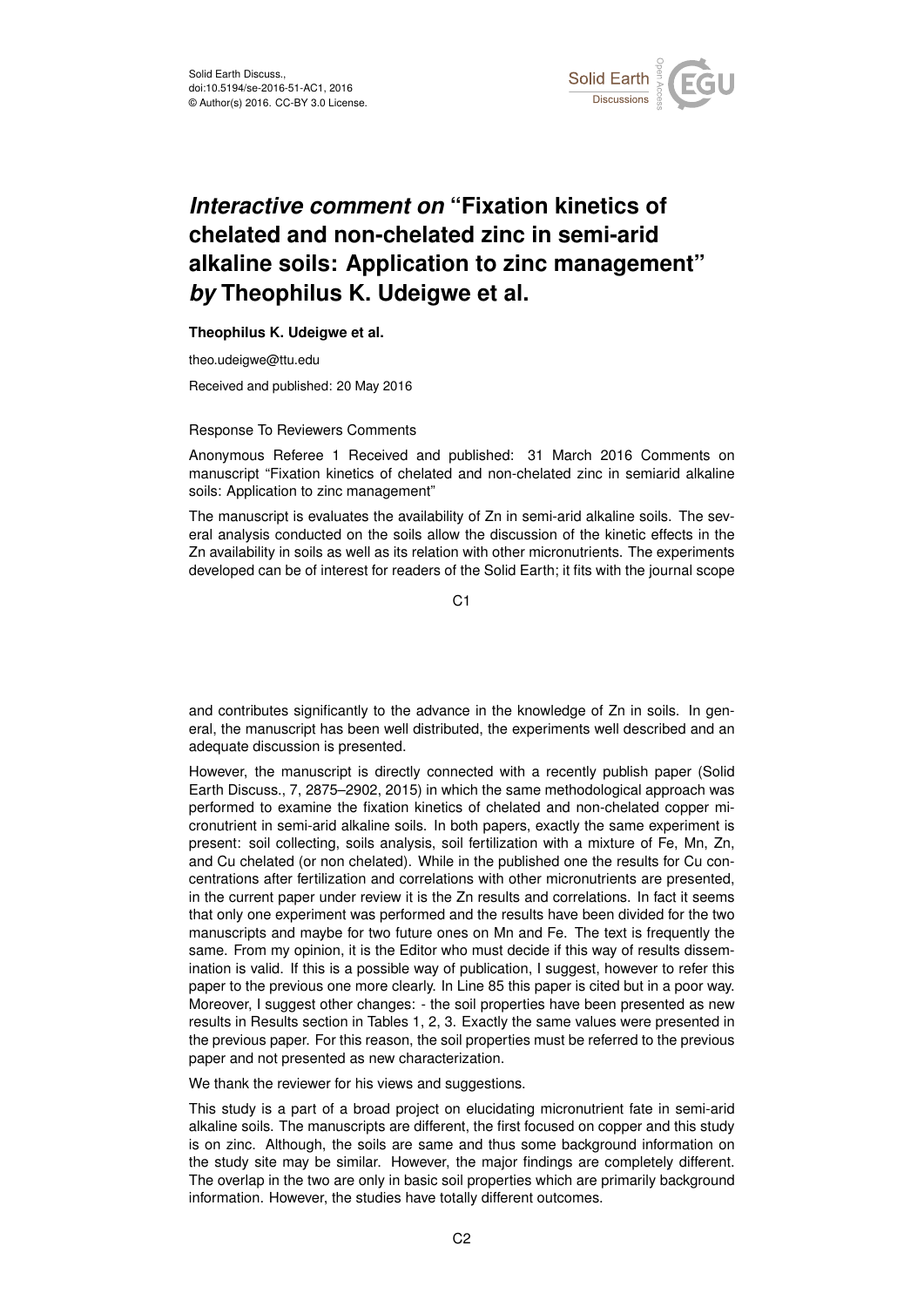We have therefore made some revisions and cited the first published work extensively where necessary. We have minimized the discussion of the basic soil characteristics (see section 3.1 Soil properties) which are similar and cited the first published work in its place. Thus, Table 1 is modified, and Tables 2 and 3 completely removed as a result and referenced made to the first published work.

See line 105 to 108 and section 3.1.

-In Table 5, the correlation with other metals is presented. In the previous one the correlation Cu/Zn was already presented. Thank you. This has been checked again and it is correct. Although the correlation Cu/Zn was presented in the first work, here the Zn/Cu correlation is needed to draw the needed comparison among the elements and between the systems (chelated and non-chelated). So, this is correct.

-Line 195-196: the comments are very general; the values are not according to the table. This has been taken care of with the revision early explained, where we cited the previous publications instead of discussing the soil properties again.

-Line 209-210: Rewrite the sentence. It is not clear. This sentence has been removed. There is no more need for it with the current revision.

-Line 237-238: The half-life of EDTA is possible not the main explanation for the decrease in Zn stability with EDTA in long times. Authors must also explore other metal competences such as Ca which is the main competitor for EDTA in alkaline-calcalreous soils. Thank you! Reference to the effect of calcium on EDTA has been added to support this portion of the discussion (Line 232).

-Line 257-259: the comments are highly general considering the large interval range recorded in R2. Please, re-write. Thank you. This has been revised and average R2 used for the comparison instead of range (Line 249-250)

-Line 261-263: the relation Cu-Zn is presented. No reference is done here to the previous paper despite the same values of correlations have been found. The reason

C3

for reporting this has also been justified previously. Although the correlation Cu/Zn was presented in the first work, here the Zn/Cu correlation is needed to draw the needed comparison among the elements and between the systems (chelated and nonchelated).

-An important correlation has been found for Zn/Cu in non-chelated systems. Authors must discuss better this important fact and compare with the literature. An explanation has been added (Line 257-259). This important finding suggest that available Cu and Zn would tend to change at about the same magnitude in these soils as evidenced from the slope (0.82-1.00) and the highly significant R2. However, we have not found a literature where these relationship has been evaluated from a similar approach for comparison, thus the significance in of this study.

-Line 283. Coefficient of determination is described as R2. Please, check the correct nomenclature for R2. This is rightfully used.

-The fixation kinetics for Zn in chelated systems has not been finally explained. The authors must deep into this fact and try to apply other models and cited literature with similar works. In conclusions it is mentioned that this papers contributes to understanding the Zn fixation chemistry in soils. However, a poor discussion has been done. Authors must correlated results with soil chemistry literature and try to explain which reactions are contributing to metal decrease: chelate dissociation, adsorption in soil materials such as clays, charges, precipitation, redox, etc. We appreciate this suggestion. However, the request of the reviewers is completely outside the scope of this work which is on understanding the fixation kinetics of Zn. Literature on the processes and mechanisms of zinc fixation were reviewed in our introduction. As mentioned in our conclusions, the reviewer's request, which is on the reaction mechanisms involved in zinc fixation in chelated and non-chelated systems of these semi-arid soils will be studied in the future research from this group.

Table 4. Authors kept the footnote referring Cu. This is referring Zn. Thank you so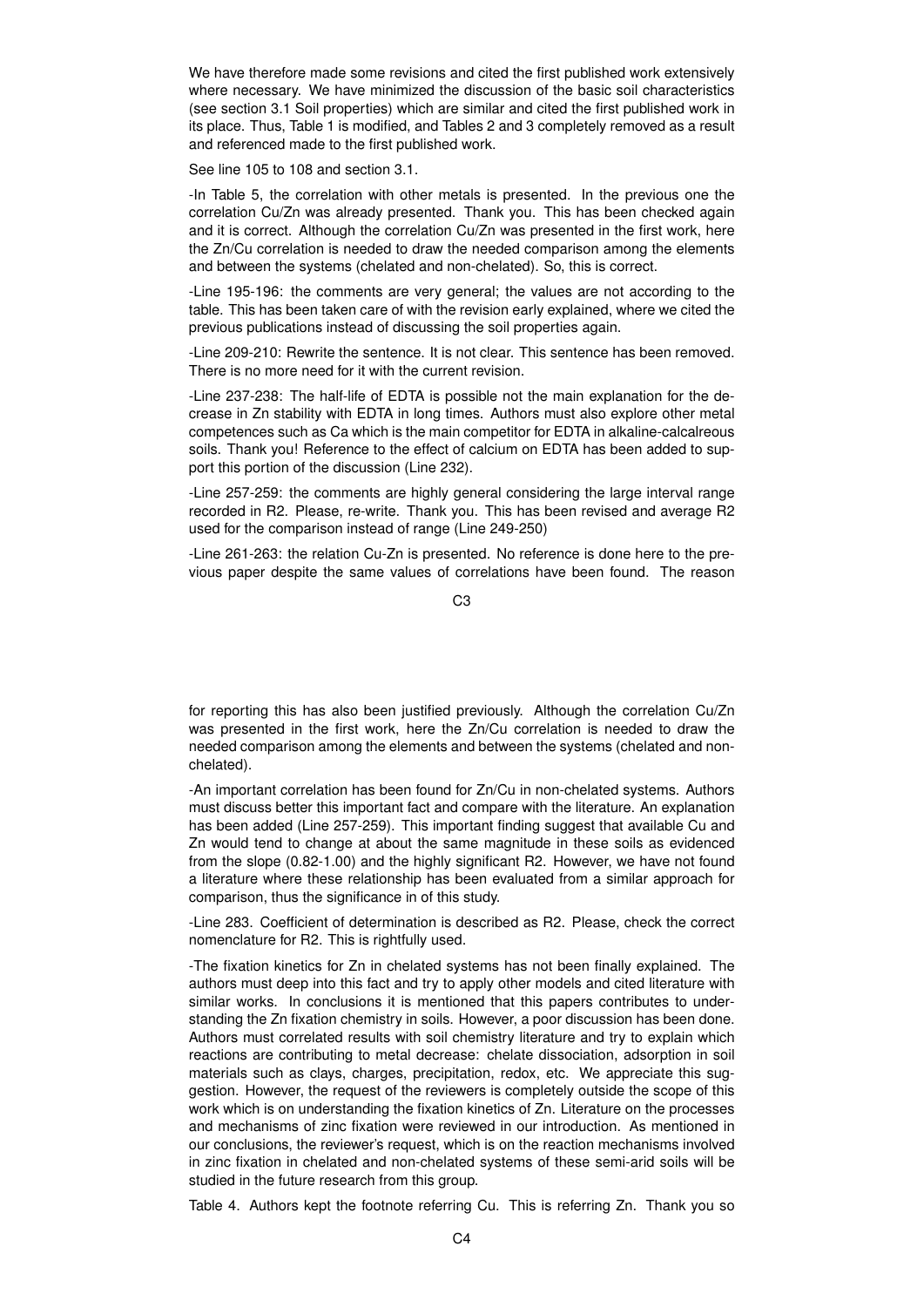much for this. It has been corrected.

Table 5. A further explanation of the equation is needed. The value with statistics is not properly described (it must be indicated if R or pearsons P is presented). The slope is underline, specify this and reason. We have clearly specified the equation and statistics "R2" in the table. We have removed the underline to avoid the confusion. This was originally done to improve the visibility because we referenced the slope a lot in our discussion.

Anonymous Referee 2 Received and published: 17 April 2016 For the most part this is a well-done study. There is valuable information to add to the scientific literature concerning micronutrients in semi-arid soils.

However, I am very troubled by the apparent lack of ability to document level of variability in the work done to characterize the soil series used in this study, if at all possible this variability should be documented. In addition, it seems the authors would have a better paper if they combined this with their paper on Cu, also submitted to Solid Earth. Cover all the micronutrients at one time in one paper. I know this doesn't get the authors as many papers, but the one paper will likely be better cited than the separate papers because it will be more complete. Also, there is a large amount of overlap between the Cu and Zn paper that is not good. The authors are basically trying to publish the same data twice as two different papers. For this reason I recommend rejection of this paper, and combining the Cu and Zn data.

Firstly, the manuscripts are different, one focused on copper and the other on zinc. Although, the soils are same and thus some background information on the study site may be similar. However, the major findings are completely different. The overlap in the two are only in basic soil properties which are primarily background information. However, the studies have totally different outcomes.

We have therefore made some revisions and cited the first published work extensively where necessary. We have minimized the discussion of the basic soil characteristics

 $C<sub>5</sub>$ 

(see section 3.1 Soil properties) and have cited the first published work in its place. Thus, Table 1 is modified, and Tables 2 and 3 completely removed as a result, and referenced made to the first published work.

Secondly, the manuscripts are intended to be published separately because previous effort made to integrate all the findings in one manuscript led to a densely packed work that was difficult to comprehend. Thus, the need to separate the data and publish our findings as two different publications that would complement each other. It was never our intention to publish the same data twice as two different papers in order to get many papers, as alleged.

### Thank you

This manuscript needs a careful editing for English. The English is pretty good, but there are small issues scattered through the manuscript that distract from the overall reading. The first author is at Texas Tech, I suggest asking a native English speaking colleague to read through the manuscript and make suggestions. Thanks for the suggestion. We have taken time to edit the manuscript again

Lines 80-82 – Are there any publications in the literature, even extension publications, to back this statement about low levels of micronutrients in the agricultural soils of the Texas High Plains? A citation would significantly strengthen this statement. These are recent observations, not yet published. However, Bronson has documented this previously: Bronson, K. F., Trostle, C. L., Schubert, A. M., Booker, J. D. (2004). Leaf nutrients and yields of irrigated peanut in the Southern high plains: Influence of nitrogen, phosphorus, and zinc fertilizer. Communications in soil science and plant analysis, 35(7-8), 1095-1110.

Line 110 – ": : :(15-30 cm) soils: : :" should be ": : :(15-30 cm) soil samples: : :" We don't collect entire soils, we collect samples of soils. This has been corrected (Line 113 and 114). Thank you!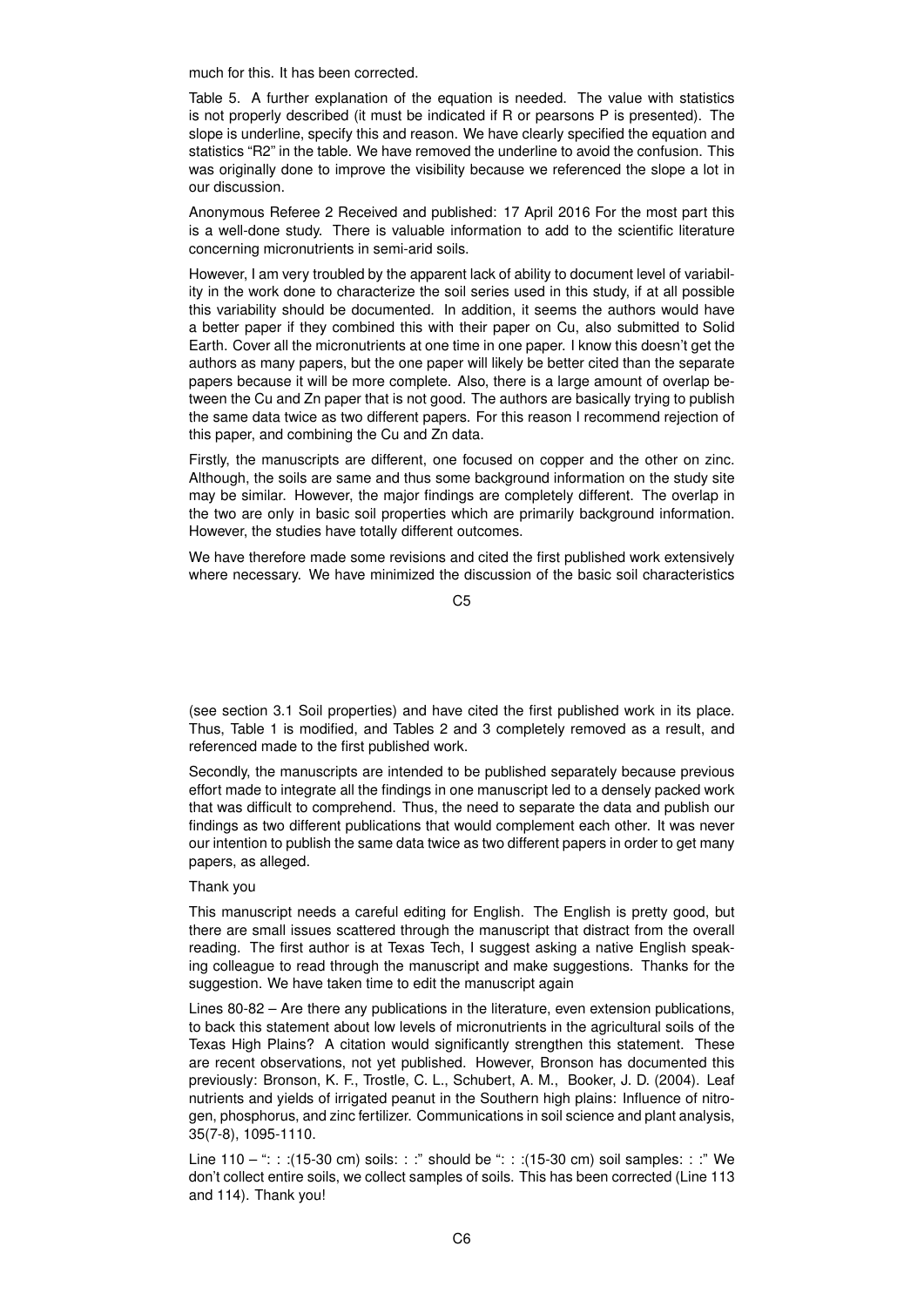Section 2.2 –Was there any replication of the samples used to characterize the soils, or was there just one run for each site and each depth? I know composited soil samples are common in soil fertility studies, but the way this was done doesn't give any feel for the variability in these soils, which is very important. There were surely lab replicates. However, no field replicate was needed for our study. We use composite samples from each field because we were not interested in within field variability. However, variability within the soil types (in terms of the properties) were examined.

On Table 1, for example, it can be seen that there is a fair amount of difference between the values obtained for OM, clay, and CaCO3 in the three soil series. Is this a true difference, or an artifact of getting a single soil sample that isn't particularly representative? We don't know, because we don't have any measure of variability in the soils used for the study. These are believe to be true differences. Remember the composite samples were collected from a number of spots and mixed, given a representative sample for each field.

Whether or not there is a difference between these soils is an important question in this study. Do we see a lack of difference in micronutrient behavior in these three soils because they are similar, or in spite of the fact they are different? The inability to determine this is a major weakness of this study. The differences in soil properties among the soils were examined and mentioned (Section 3.1), however, there was no remarkable differences in micronutrient fixation pattern that we could be attributed to the differences among the soil properties.

Line 202 – In addition to Adriano, 2001 and Kabata-Pendias, 2010, I recommend citing Czarnecki and Düring, 2015 here. Thank you. This has been added (Line 197).

Line 255 – Some non-significant relationships were found in the non-chelated soils. This is acknowledged in Line 267, but that fact should be clear from the beginning. This statement has been corrected. The word "significantly" has been removed.

Table 1 – Measures of variability for these properties? This should be a table showing

the soil properties and the differences. However this table has been revised and the soil properties contained only referenced in Udeigwe et al., 2016 to avoid duplication (Udeigwe, T. K., Eichmann, M. B., Menkiti, M. C., Kusi, N. Y. O. (2016). Examining the fixation kinetics of chelated and non-chelated copper and the applications to micronutrient management in semiarid alkaline soils. Solid Earth, 7, 311-321)

References Czarnecki, S., Düring, R.-A., 2015. Influence of long-term mineral fertilization on metal contents and properties of soil samples taken from different locations in Hesse, Germany. SOIL 1, 23-33. doi:10.5194/soil-1-23-2015. Thanks so much for this.

C7

Interactive comment on Solid Earth Discuss., doi:10.5194/se-2016-51, 2016.